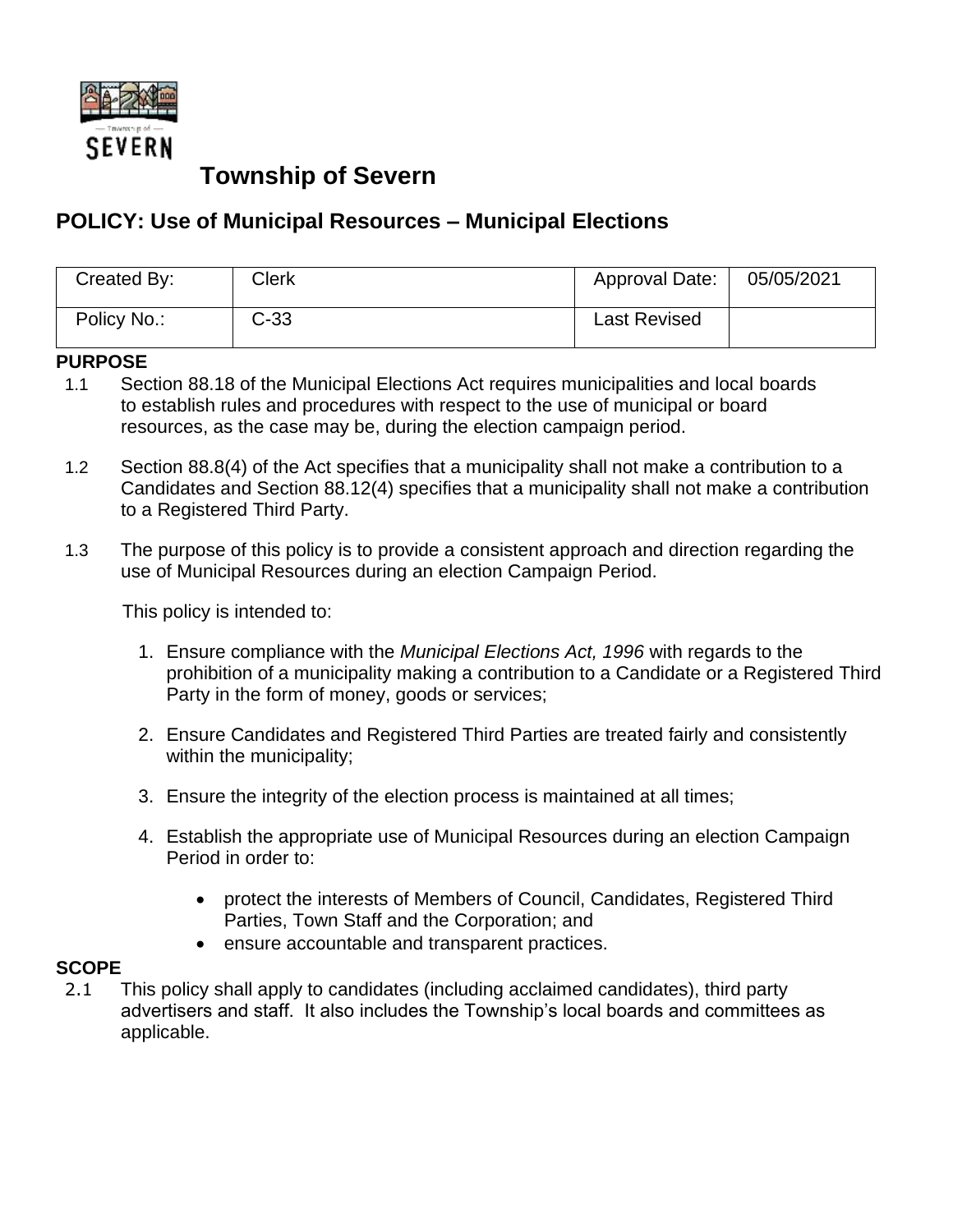### **POLICY**

#### 3.1. **General Provisions**

- 3.1.1. Municipal Resources shall not be used for any Campaign Purposes.
- 3.1.2. Township funds shall not be used to acquire any resources for Campaign Purposes.
- 3.1.3. Benefitting from the use of any corporate pricing established under the Township Procurement Policy for Campaign Purposes is not permitted.
- 3.1.4. The Township's logos, crest, slogan or branding shall not be used, printed or distributed on any Campaign Materials, or included on any campaign website, except in the case of a link to the Township's website to obtain information about the municipal election.
- 3.1.5. Photographs produced for or owned by the Township shall not be used for Campaign Purposes, including Council photos or headshots produced for Township business. Photographs taken with Township equipment or sent through Township accounts shall not be utilized.
- 3.1.6. The services of any member of Township Staff shall not be used for any election campaign purposes during the hours in which that individual receives any compensation from the Township.
- 3.1.7. Distribution lists or contact lists developed or provided utilizing Municipal Resources shall not be used for Campaign Purposes.
- 3.1.8. Members of Council attending events or meetings as representatives of Township Council are not permitted to campaign while conducting Township business.
- 3.1.9. In any material created, printed or distributed by the Township, Members of Council, Candidates, Third Party Advertisers or Township Staff are not permitted to:
	- indicate that an individual is a Candidate registered in any election;
	- identify that they themselves or any other individual will be running for office; or
	- profile or make reference to Candidates in any election.

#### 3.2. **Technology**

- 3.2.1. Municipal Resources such as computers, cell/smart phones, telephones, tablets, printers, scanners, copiers, e-mail, voicemail, file storage, or any other equipment or technology owned by the Township shall not be used for Campaign Purposes.
- 3.2.2. Websites and domain names that are operated or funded by the Township shall not include any Campaign Materials or links to any sites which include Campaign Material. The Candidate's List posted on the Township's election webpage may include one link per Candidate to a website which features Campaign Material.
- 3.2.3. Social media accounts such as Facebook and Twitter used for Campaign Purposes shall not be used for Township purposes, be created or supported by Township resources and must not use any Township logos or trademarks. Existing accounts used by Members of Council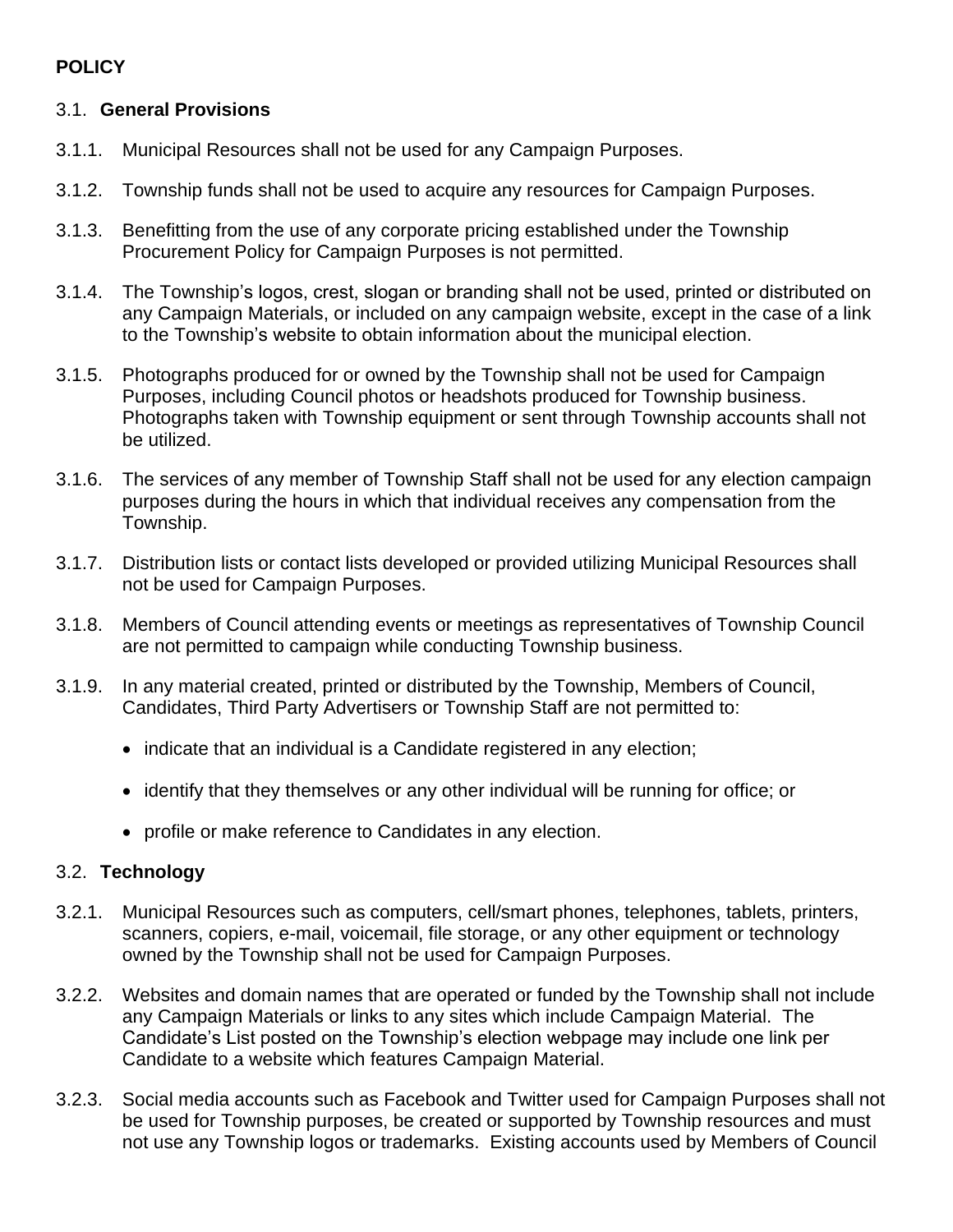for their work as elected officials, shall not be designated as campaign sites. To avoid confusion, Members of Council who choose to use social media accounts for Campaign Purposes must include for the duration of the campaign, a clear statement on each campaign account's homepage indicating that the account is being used for Campaign Purposes.

#### 3.3. **Use of Municipal Facilities and Property**

- 3.3.1. Candidates and Third Party Advertisers are permitted to use any Township facility that provides for public rentals for Campaign Purposes, providing that all proper processes are followed and applicable fees are paid. Campaign Material is permitted to be displayed in the rented portion of the facility for the duration of the facility rental period. All Campaign Material must be removed once the rental period is over.
- 3.3.2. Candidates and Third Party Advertisers shall not otherwise campaign and/or distribute/display campaign literature or materials on Township owned or leased property.
- 3.3.3. Candidates and Third Party Advertisers shall not campaign and/or distribute/display Campaign Materials during any function/event hosted by the Township, whether on municipal property or not.

#### 3.4. **Township Staff**

- 3.4.1. Township Staff shall not participate in campaign activities during their normal working hours or anytime they are receiving remuneration from the Township. This includes providing administrative support to Candidates such as photocopying or providing technical assistance.
- 3.4.2. Notices, posters or similar material promoting, supporting or opposing a particular Candidate are not to be produced, displayed or distributed by staff on Township work sites or property.
- 3.4.3. Township Staff may engage in election campaign activities on their own personal time, as long as those activities are separate from their official positions and duties. Township Staff must ensure that their political activities do not create a perceived or actual conflict of interest in their day-to-day work.
- 3.4.4. While engaging in election campaign activities, Township Staff shall not wear any clothing, such as a uniform or badge, which identifies them as a Township of Severn employee.
- 3.4.5. While engaging in election campaign activities, Township staff shall not use any vehicles, equipment, technology, supplies or other resources that are owned, leased or issued by the Township of Severn.

#### 3.5 **Limitations**

Nothing in this policy shall preclude a Member of Council from performing their duties as an elected official for the Township, nor inhibit them from representing the interests of the constituents who elected them.

#### 3.6 **Responsibility**

The Clerk or designate is responsible for communicating this policy to Members of Council, Candidates, Third Party Advertisers and Township Staff.